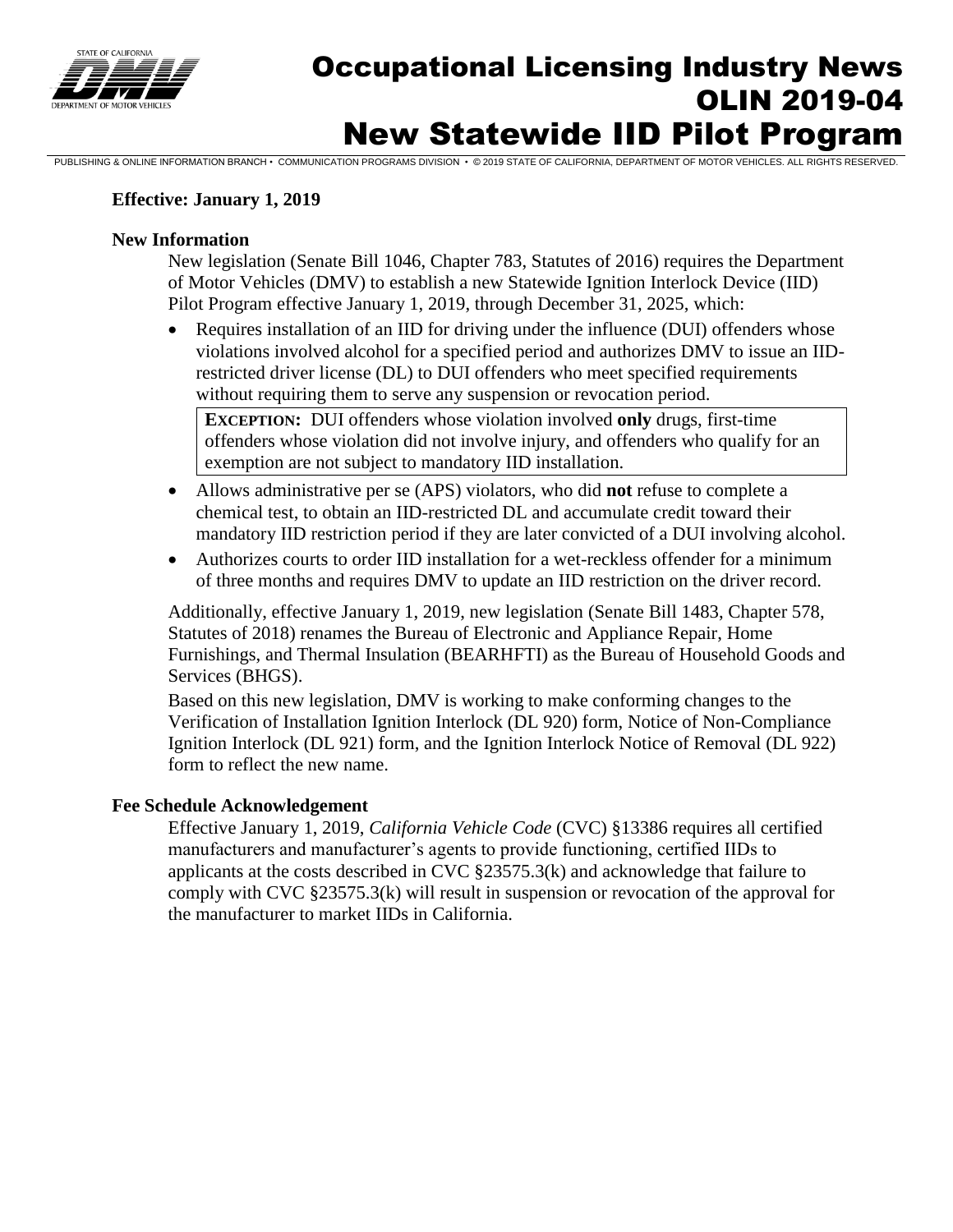# OLIN 2019–04 Page 2 of 3

## **Fee Schedule Acknowledgement,** *continued*

The law requires every certified IID manufacturer and manufacturer's agent to adopt the following fee schedule for a program participant whose income level falls within the federal poverty level (FPL) guidelines:

| <b>Participant With</b>            | <b>Participant Pays</b>   | <b>IID Manufacturer or</b>   |
|------------------------------------|---------------------------|------------------------------|
|                                    |                           | Manufacturer's Agent Is      |
| An income at $100\%$ or            | 10% of the program costs  | Responsible for the          |
| <b>below</b> the federal poverty   | plus any additional costs | percentage of costs that the |
| level                              | due to non-compliance     | participant is not           |
| An income at $101\%$ to            | 25% of the program costs  | responsible.                 |
| <b>200%</b> of the federal poverty | plus any additional costs |                              |
| level                              | due to non-compliance     |                              |
| An income at 201% to               | 50% of the program costs  |                              |
| <b>300%</b> of the federal poverty | plus any additional costs |                              |
| level                              | due to non-compliance     |                              |
| <b>CalFresh benefits</b>           | 50% of the program costs  |                              |
|                                    | plus any additional costs |                              |
|                                    | due to non-compliance     |                              |
| An income at 301% to               | 90% of the program costs  |                              |
| 400% of the federal poverty        | plus any additional costs |                              |
| level                              | due to non-compliance     |                              |

Use one of the following documents to verify the participant's income:

- Previous year's federal income tax return.
- Previous three months of weekly or monthly income statements.
- Employment Development Department verification of unemployment benefits. **NOTE:** CalFresh recipients must provide proof of benefits to the IID manufacturer,

manufacturer's agent, or authorized IID installer.

All other participants who are **not eligible** for the federal poverty income level are responsible for **100%** of the program costs, plus any additional costs due to noncompliance.

The U.S. Department of Health and Human Services updates the FPL guidelines. Visit **[www.hhs.gov](http://www.hhs.gov/)** for additional information.

DMV is drafting a form that will require all certified IID manufacturers to complete and submit to DMV. When completed, the form will be available at **[dmv.ca.gov](http://www.dmv.ca.gov/)**.

# **IID Installation**

The program requires IID installation for individuals convicted of an alcohol-related DUI under CVC §23152, 23153, or *California Penal Code* (PC) §191.5(b) with a violation date on or after January 1, 2019, through December 31, 2025, for a period ranging from 12 to 48 months.

First-time alcohol-related DUI offenders whose violation did not involve injury are not subject to mandatory IID installation. However, the program allows optional IID installation for repeat DUI offenders whose violation involved only drugs, and first-time offenders whose violation did not involve injury.